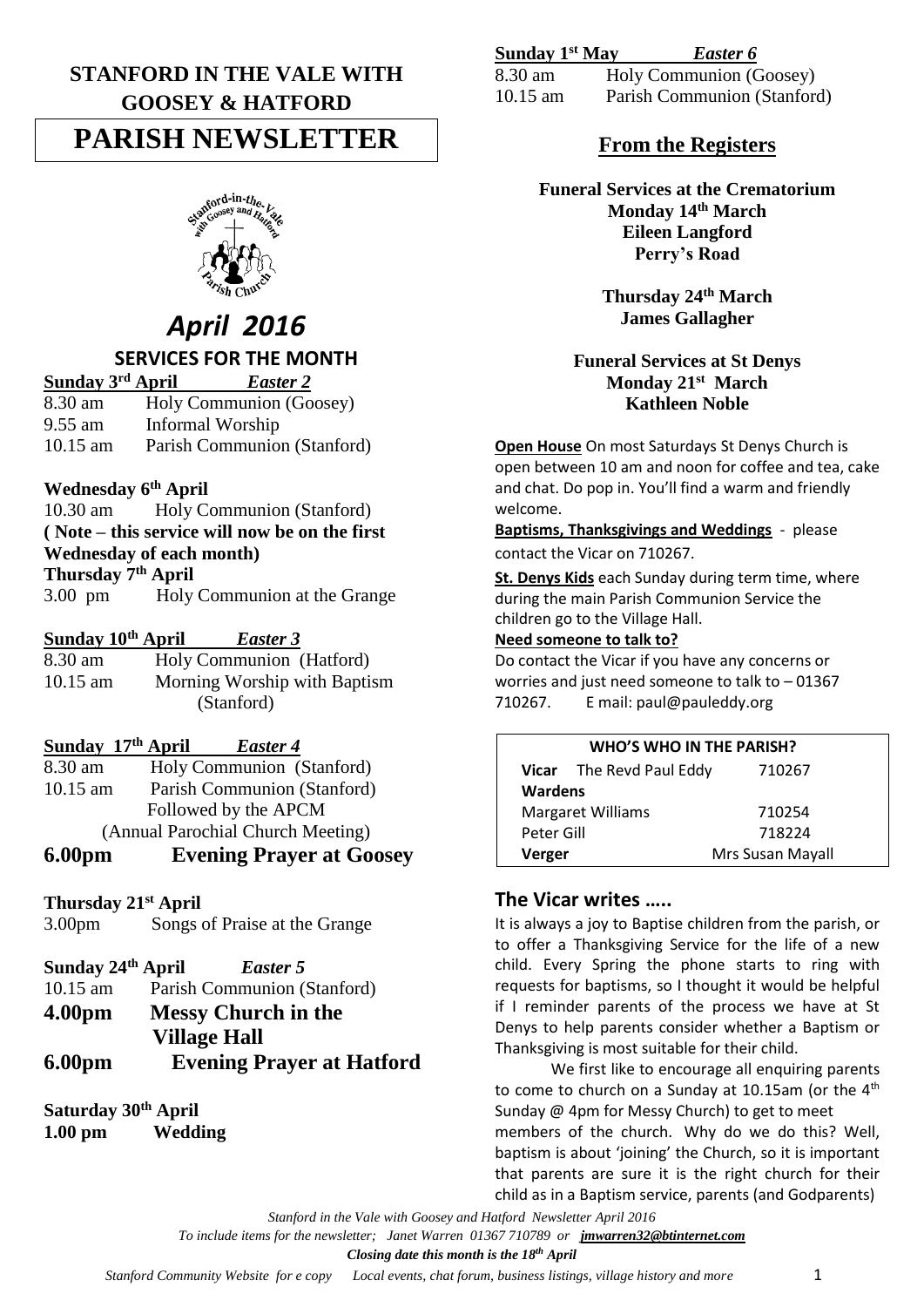promise to bring the child up in the faith and to attend church.

When parents come along, I then arrange to visit them in their home and go through two options: A Baptism (or Christening) **or** a Thanksgiving Service – the latter being an opportunity to bring the child to church with family and friends, and in the service, for prayers to be said for the child and the family. The baby is also officially named. In a Thanksgiving Service, no promises are made to the church, or God, to bring the child to church, so many families feel this is a good first step, and in due course, ask for baptism.

I then leave parents with the two options to consider for a week, and ask them to come back to me with a request for either a Baptism or a Thanksgiving. I am happy with whichever the parents decide to choose. I then book a mutually agreed date in the diary so that parents can invite family and friends to help them celebrate.

We usually like to hold Baptism of Thanksgiving services on the SECOND Sunday of the month which is a shorter, non-Holy Communion service as we find this is more accessible for families and their friends not used to church. Other Sundays are also available, and it is possible to have your child baptised during one of our Messy Church services if you so wish. In principle I like to only offer one Baptism/Thanksgiving per Sunday service as we like each family to feel that it is their special day. Unless for emergency reasons, we do not offer 'Private' Baptisms in the Parish as Baptism is about joining the Church, and so it is best conducted in a main service where the child, and its family, can be warmly welcomed into the wider church family.

I am always very happy to explore options with families at any time, so do feel free to contact me on 01367 710267, or email me at [paul@pauleddy.org](mailto:paul@pauleddy.org)

Yours Paul **Revd Paul Eddy Vicar**

## **SPEEDWATCH**

Our Speedwatch kit is now in operation and we have been having some very good results.

Resulting of volunteers conducting the Speedwatch in Southmoor and the information they fed back to the police, the police conducted their own speed enforcement operation on a Monday morning between 0800 and 1000 hours in a 30mph zone and reported that there were: 25 offenders, 21 tickets were issued, 4 reported to the court for exceeding 50mph and 1 individual was caught doing 59mph!

However, we do need more volunteers in Stanford and if you would like to help make our village safer please contact Sam Millar on 01367 710703.

### **VILLAGE VOICES NEEDS YOU**

Come and sing with Village Voices, our local community choir. No auditions, no previous experience or special expertise needed. Since starting in 2014 we have sung variety of music including Songs from the Shows, Les Miserables, Songs from WW1 and Music Hall songs. We've joined with the Primary School Choir, entertained residents at Ferundune Care Home and sung at two Carol Services at S. Denys' Church. We meet on Thursdays, 7-8pm in the church. We start again on 7th April. Come and join us

For more information contact Margaret Williams – 710254.....or just turn up

Saturday 9th April **Fairtrade Stall 10 am-12 noon St Denys' Church** We have a range of Fairtrade goods available, supplied by the Mustard Seed - from chocolate treats, to tea and sugar, dried fruit, rice and olive oil. If we don't have what you're looking for, we can order other Traidcraft products, contact Zoë tel: 710705

## **Stanford Art Group Monday 11th April 2016 at 7.15pm Stanford Village Hall (small)**

Figure drawing led by Seija Wentworth. All very welcome, visitors £4. Refreshments provided. For more info 01367 710754

## **STANFORD IN THE VALE AND DISTRICT LOCAL HISTORY SOCIETY Tuesday 10 th May**

at Stanford Village Hall, in the Small Hall Start time **7:45 p.m.** Title: "ONE PLACE STUDIES" Speaker: KIRSTY GRAY Kirsty is a professional genealogist who lives in Wiltshire. She will explain her own rather individual approach to Local History Studies Visitors welcome (£2 entrance) Refreshments and raffle Further information: Contact Phil Morris, 01367 710285

*Stanford in the Vale with Goosey and Hatford Newsletter April 2016*

*To include items for the newsletter; Janet Warren 01367 710789 or [jmwarren32@btinternet.com](mailto:jmwarren32@btinternet.com)*

*Closing date this month is the 18th April*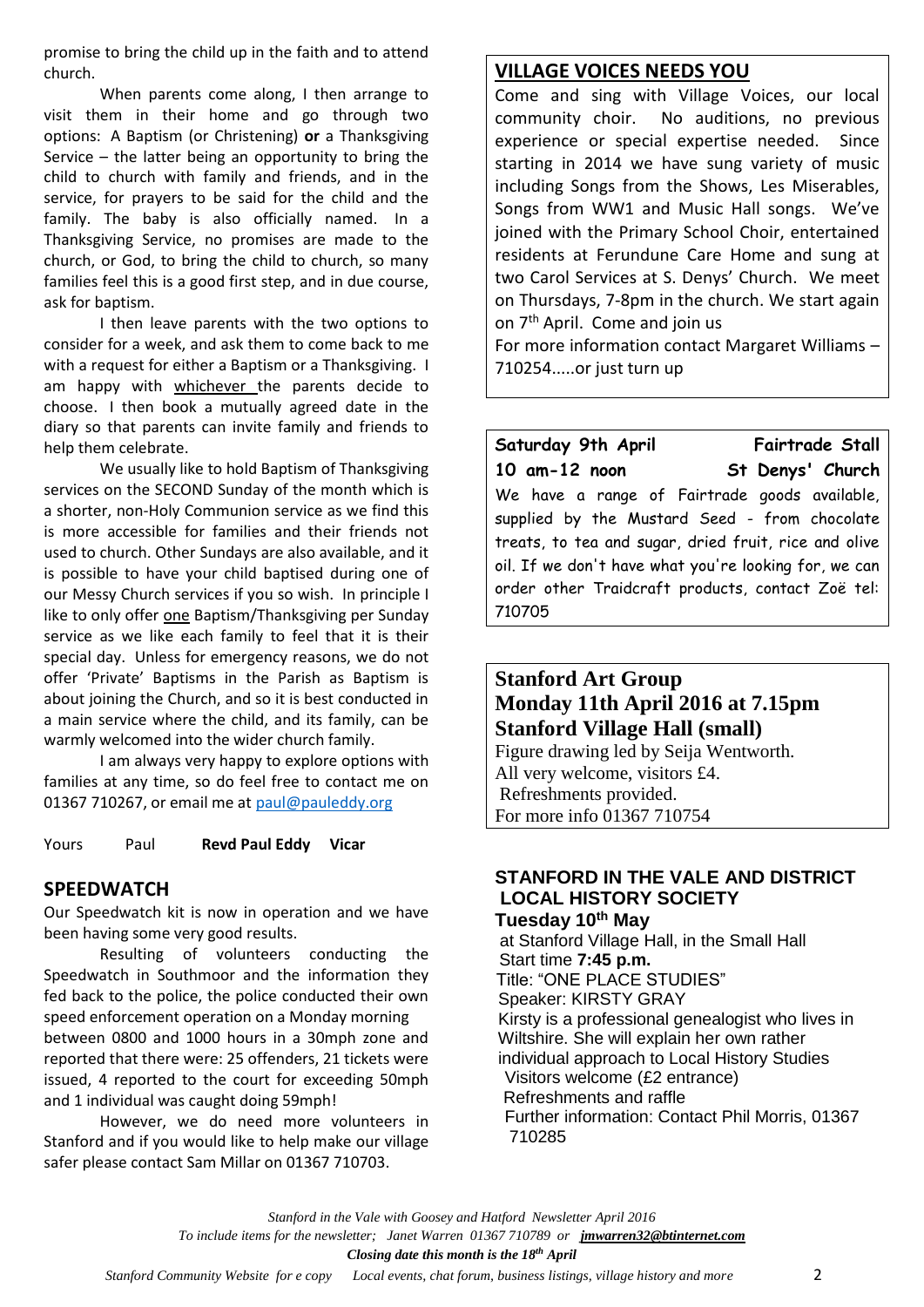## **Chatterbox Every Thursday from 10 – 12 noon Small Village Hall**

All are welcome to call in for a drink, catch up with friends or meet new ones. Occasional raffles, quizzes and bring and buy



## **FARINGDON & DISTRICT UNIVERSITY OF THE THIRD AGE MEETING ON THURSDAY 14TH APRIL 2016**

At the Faringdon Corn Exchange at 2.30pm. There will be a brief AGM with election of officers followed by an illustrated talk from local historian **MARTIN WAY.** His talk "What a Century" focusses on the settlement of Carterton, its development as a dormitory for RAF personnel serving at nearby Brize Norton, and the history of the base at Brize Norton itself. Refreshments will be provided after the talk. All members are encouraged to attend, but visitors will be required to contribute £1.50 towards the cost of the afternoon. Further details are available from the chairman Peter Smith on 01367241241 or on the website -**www.faringdondistrictu3a.wordpress.com**

## **SCRAMBLERS**

New to the village? Or just looking for a fun friendly toddler group? Join us at Scramblers for Stories, music and craft activities. All children and carers welcome. Refreshments provided.

> **Thursday 14 th April at 2.00 – 2.45** St Denys Church, Stanford in the Vale For more info please contact :

> Amanda: amandanoviss@hotmail.com Liz: [esrobertson25@gmail.com](mailto:esrobertson25@gmail.com)

#### **Stanford in the Vale Village Hall Grand Quiz Night Saturday 16 April**

£16 per team of 4 if prior notice given, or £20 at the door including ploughman's supper. Doors open 7 pm for 7.30 pm Raffle and bar. Contact J. Greenwood 01367 710578

## **Music in the Vale**

Our next Music in the Vale concert at 7.30pm on Saturday **16th April 2016**, at St. Denys' Church, Stanford in the Vale features **The Lyric Piano Trio** - Elisabeth Reed violin, Coral Lancaster cello and Olivia Payne piano in a programme that celebrates this year's Oxford International Womens' Festival. The programme takes its **'Nothing Forgotten'** title from Hilary Tann's piano trio composed in 1997. The programme includes works by women composers **Clara Schumann, Germaine Tailleferre, Rebecca Clarke and Hilary Tann**

## **STANFORD IN THE VALE WOMEN'S INSTITUTE**

Will meet in the Village Hall at 7.30pm on **Wednesday April 20th**

when Kate Lace will talk on "From Guns and Roses to Hearts and Flowers" Visitors are welcome at £3.00 for Non Members

## **Stanford in the Vale Gardening Club**

The next meeting will be on **Wednesday 27 th April** at 7.30pm in the Large Village Hall. The talk will be **'Floyd on Climbers' by Marcel Floyd.** Refreshments and a raffle. Visitors very welcome for a fee of £3.00. For more information, contact Rosemary Packer tel: 01367 710445



Church but not as you know it! A fun craft-based afternoon for all the family, includes afternoon tea. **Sunday April 24th** Open to all ages, 4th Sunday each month 4pm – 5.30pm

Come along and try!

*Stanford in the Vale with Goosey and Hatford Newsletter April 2016 To include items for the newsletter; Janet Warren 01367 710789 or [jmwarren32@btinternet.com](mailto:jmwarren32@btinternet.com) Closing date this month is the 18th April*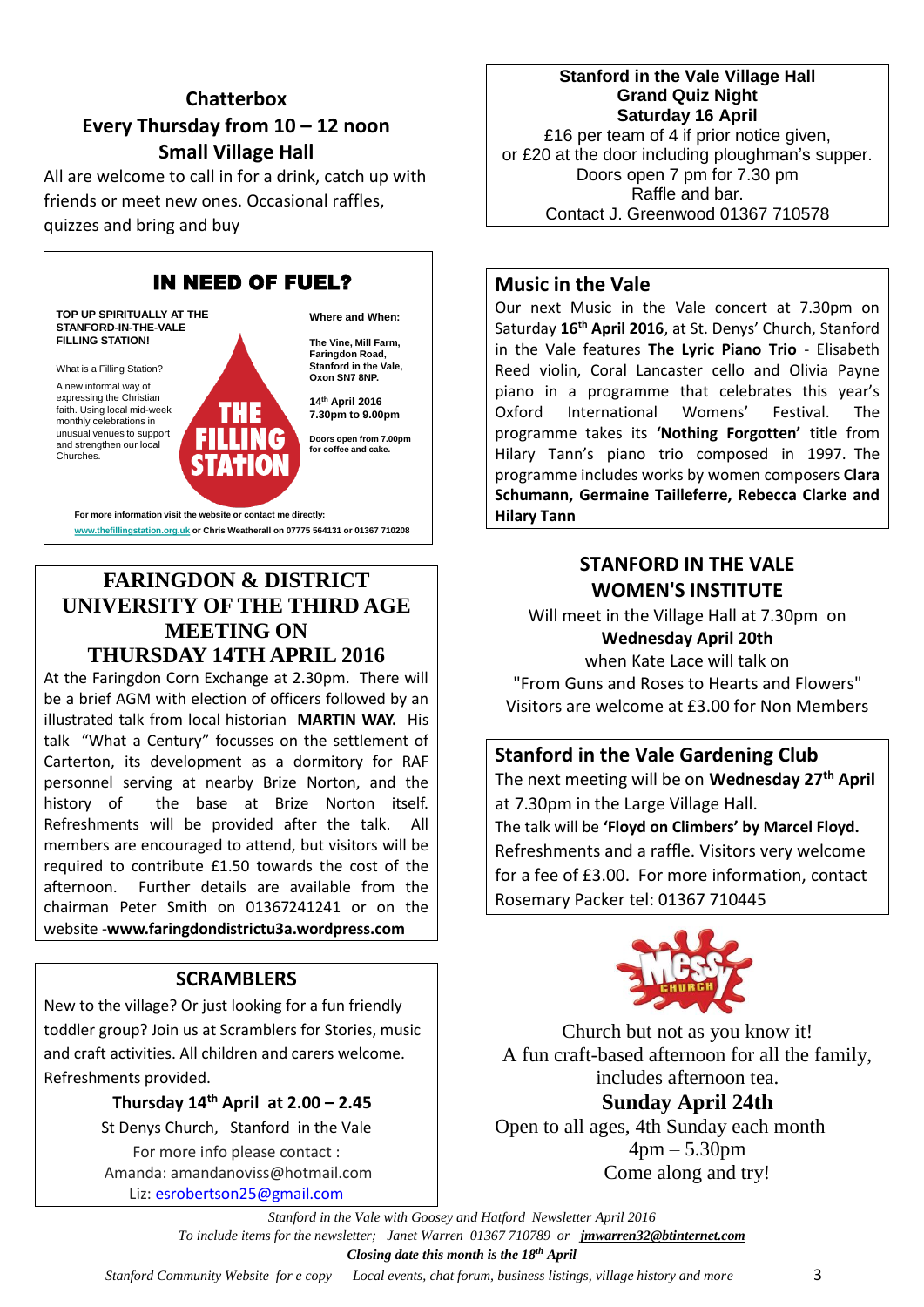## **Annual Parish Meeting Monday 25th April Small Village Hall at 7.30 pm All welcome**

## **Advance Notices**

**St DENYS J TEAM Saturday 7th May 2016**

10.00am – 12.30pm in the **VILLAGE HALL** A morning of story, craft & fun for all children Age 5-11yrs Come along and join in

## **Dates for the Diary**

Stanford Drama Group are now rehearsing for their summer production so put these dates in your diary if you don't want to miss out on seeing a really

funny play.

## **July 14th, 15th and 16th**.

## **April – Stanford Pre-school News**

We have had a busy term celebrating Mother's day by inviting our mum's for breakfast at Pre-School. We made them beautiful Mother's Day cards by sewing wool through love hearts and then decorating them with small shiny love hearts and glittery things!

We enjoyed a whole Pre-School outing to Farmer Gow's where we fed the animals and had a tractor ride round the farm.

Next term we will be welcoming 12 new families to the Pre-School and our topic will be 'People who help us'. We are busy organising several visitors to come into Pre-School and talk about how they help us.

Committee are organising an Easter Celebration event for the 2nd April from 2-4.30pm. There will be an Easter egg hunt, cake sale, fancy dress and lots more. Everyone is welcome, and bring along all your family and friends. Tickets are available from the Pre-School at a cost of £2.00 per child, and £1.00 per adult.

We are collecting Sainsbury's Active Kids vouchers again this year and would appreciate any that people would like to donate to us. Please just pop them in the letterbox.



We are the School Council of Stanford in the Vale CE Primary School. Please read our school report below.

#### **Mother's Day Service**

On Friday 4th March, we all went to the church to celebrate Mother's Day. Each class created some work to say thank you to their mums. Classes shared poems, cards, songs and memories.

### **French Day**

On Monday 7<sup>th</sup> March, we all came into school dressed in red, white and blue for our French Day! We started the day off with a French breakfast of croissants, baguettes with ham and cheese or cereal with yoghurts. Throughout the day, each class made a model of a famous French landmark and learned a French song. We all got together in the hall at the end of the day to share our work with the school and parents.

#### **SS. Great Britain**

Bluebell Class went to Bristol on 11<sup>th</sup> March to explore the SS Great Britain. We had a guided tour of the ship and were able to explore the bedrooms, the dining room, the cargo area and we even saw rats in the kitchen cupboards! After lunch, we went underground to the dry docks and looked around the museum.

#### **Community Lunch**

On Tuesday 16<sup>th</sup> March, we invited some members of our village into school for lunch. Year 3 gave everyone a tour of the school before serving them their lunch. After lunch, Year 3 shared their French song. Thank you for joining us.

### **Easter Walk**

Foundation and Year 3 were lucky enough to be invited to take part in an Easter Walk at St Alban's church in Watchfield on Wednesday 16<sup>th</sup> March. It was an amazing experience where we walked through scenery and had the Easter story narrated to us. We even got the opportunity to experience The Last Supper.

#### **Year 2 Wow Day**

On Wednesday 16<sup>th</sup> March, Year 2 had their Caribbean Wow Day. We did lots of cooking and made Caribbean banana curry, banana, pineapple and mango drinks and pineapple upside down cake. In the afternoon, the whole school got to enjoy a steel drum performance before Year 2 learnt how to play them. It was a brilliant day.

### **Diary Dates**

Please join us for our final Sharing Assembly of the year on **Friday 27th May at 2.15pm**.

Please join us for our **Father's Day service on Friday 17th June at 9.30am.** Our service will be held at St Denys' Church.

Thank you for reading our report.

*To include items for the newsletter; Janet Warren 01367 710789 or [jmwarren32@btinternet.com](mailto:jmwarren32@btinternet.com)*

*Closing date this month is the 18th April*

*Stanford in the Vale with Goosey and Hatford Newsletter April 2016*